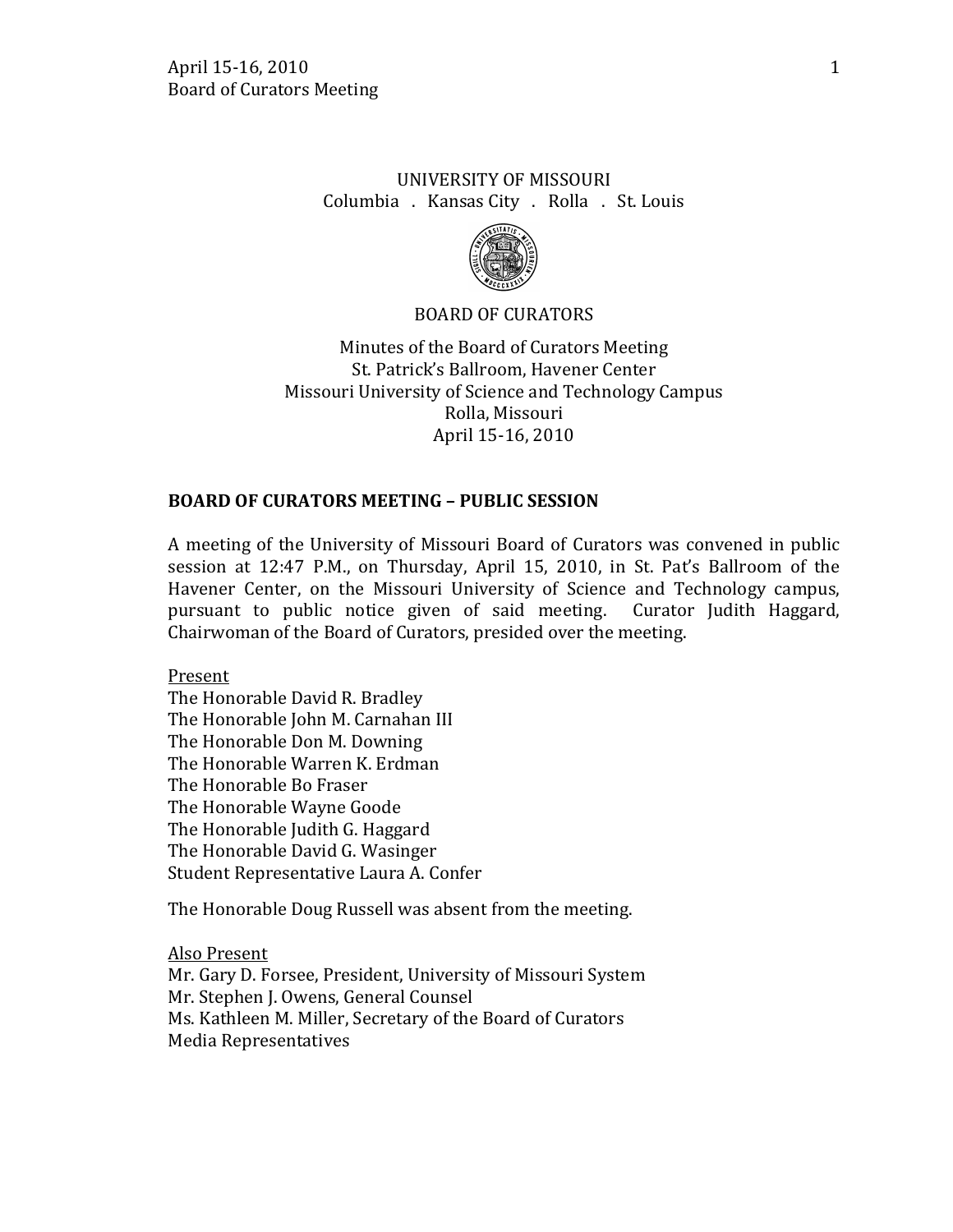### **General Business**

Review of Consent Agenda – no discussion

#### Resolution for Executive Session

It was moved by Curator Goode and seconded by Curator Erdman, that there shall

be an executive session with a closed record and closed vote of the Board of Curators

meeting, on Thursday, April 15, 2010, and as needed on Friday, April 16, 2010, for

consideration of:

- Section 610.021(1), RSMo, relating to matters identified in that provision, which include legal actions, causes of action or litigation, and confidential or privileged communications with counsel; and
- Section 610.021(2), RSMo, relating to matters identified in that provision, which include leasing, purchase, or sale of real estate; and
- Section 610.021(3), RSMo, relating to matters identified in that provision, which include hiring, firing, disciplining, or promoting of particular employees; and
- Section 610.021(12), RSMo, relating to matters identified in that provision, which include sealed bids and related documents and sealed proposals and related documents or documents related to a negotiated contract; and
- Section 610.021(13), RSMo, relating to matters identified in that provision, which include individually identifiable personnel records, performance ratings, or records pertaining to employees or applicants for employment; and
- Section 610.021 (17), RSMo, relating to matters identified in that provision, which include confidential or privileged communications between a public governmental body and its auditor.

Roll call vote:

Curator Bradley voted yes. Curator Carnahan voted yes. Curator Downing voted yes. Curator Erdman voted yes. Curator Fraser voted yes. Curator Goode voted yes. Curator Haggard voted yes. Curator Russell was absent.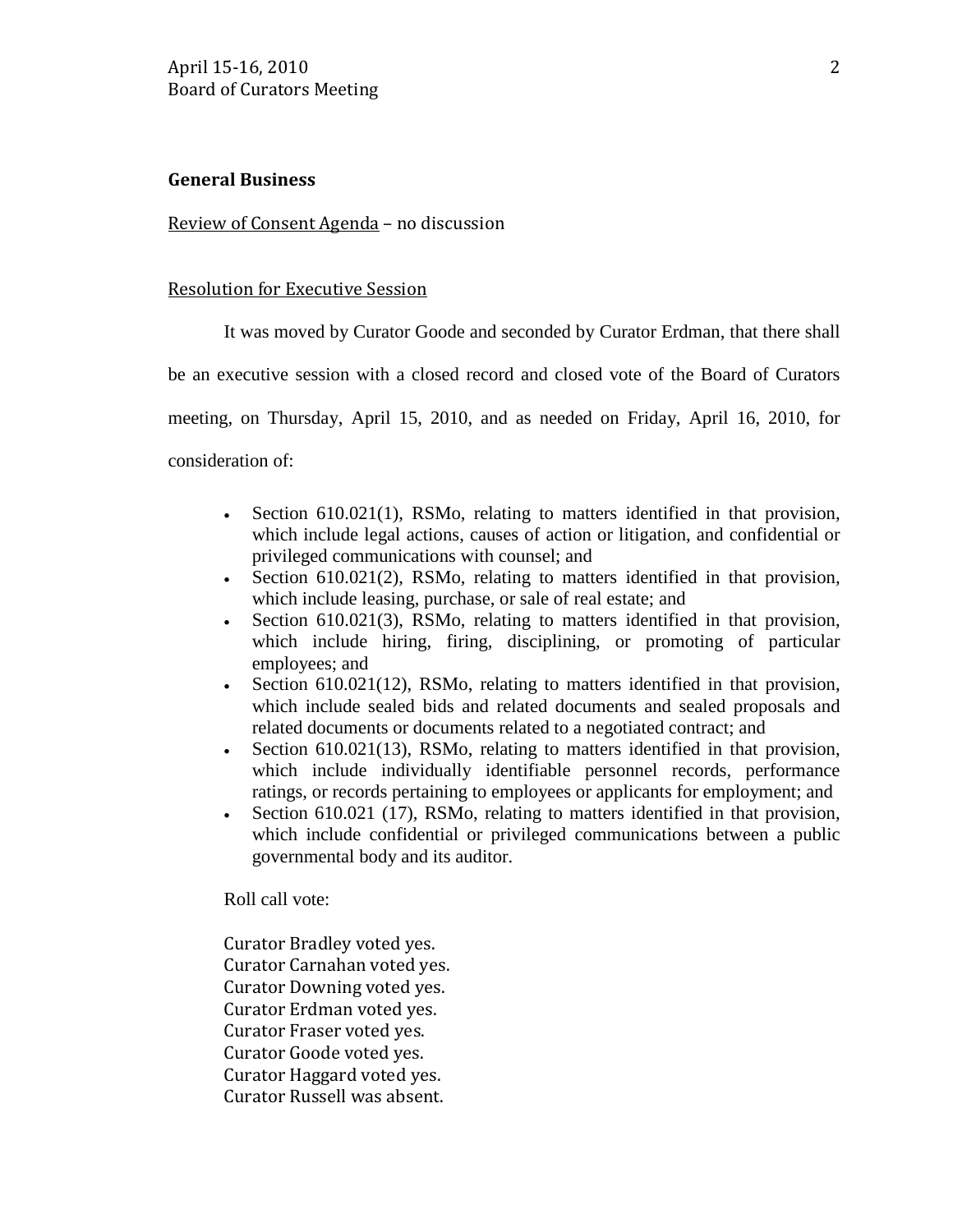Curator Wasinger voted yes.

The motion carried.

Standing Committee meetings commenced at 12:49 P.M., and concluded at 5:34 P.M., on Thursday, April 15, 2010.

## **BOARD OF CURATORS MEETING – EXECUTIVE SESSION**

A meeting of the University of Missouri Board of Curators was convened in executive session at 5:40 P.M., on Thursday, April 15, 2010, in the St. Pat's Ballroom of the Havener Center, on the Missouri University of Science and Technology campus, pursuant to public notice given of said meeting. Curator Judith Haggard, Chairwoman of the Board of Curators, presided over the meeting.

Present

The Honorable David R. Bradley The Honorable John M. Carnahan III The Honorable Don M. Downing The Honorable Warren K. Erdman The Honorable Bo Fraser The Honorable Wayne Goode The Honorable Judith G. Haggard The Honorable David G. Wasinger Student Representative Laura A. Confer

The Honorable Doug Russell was absent from the executive session on April 15, 2010.

### Also Present

Mr. Gary D. Forsee, President, University of Missouri System Mr. Stephen J. Owens, General Counsel Ms. Kathleen M. Miller, Secretary of the Board of Curators Dr. Thomas F. George, Chancellor, University of Missouri-St. Louis Dr. Steven Graham, Senior Associate Vice President for Academic Affairs Ms. Natalie "Nikki" Krawitz, Vice President for Finance and Administration Mr. Leo E. Morton, Chancellor, University of Missouri-Kansas City

Curators' Professor Emeritus: Professor David Summers, Missouri S&T – presented by Vice President Graham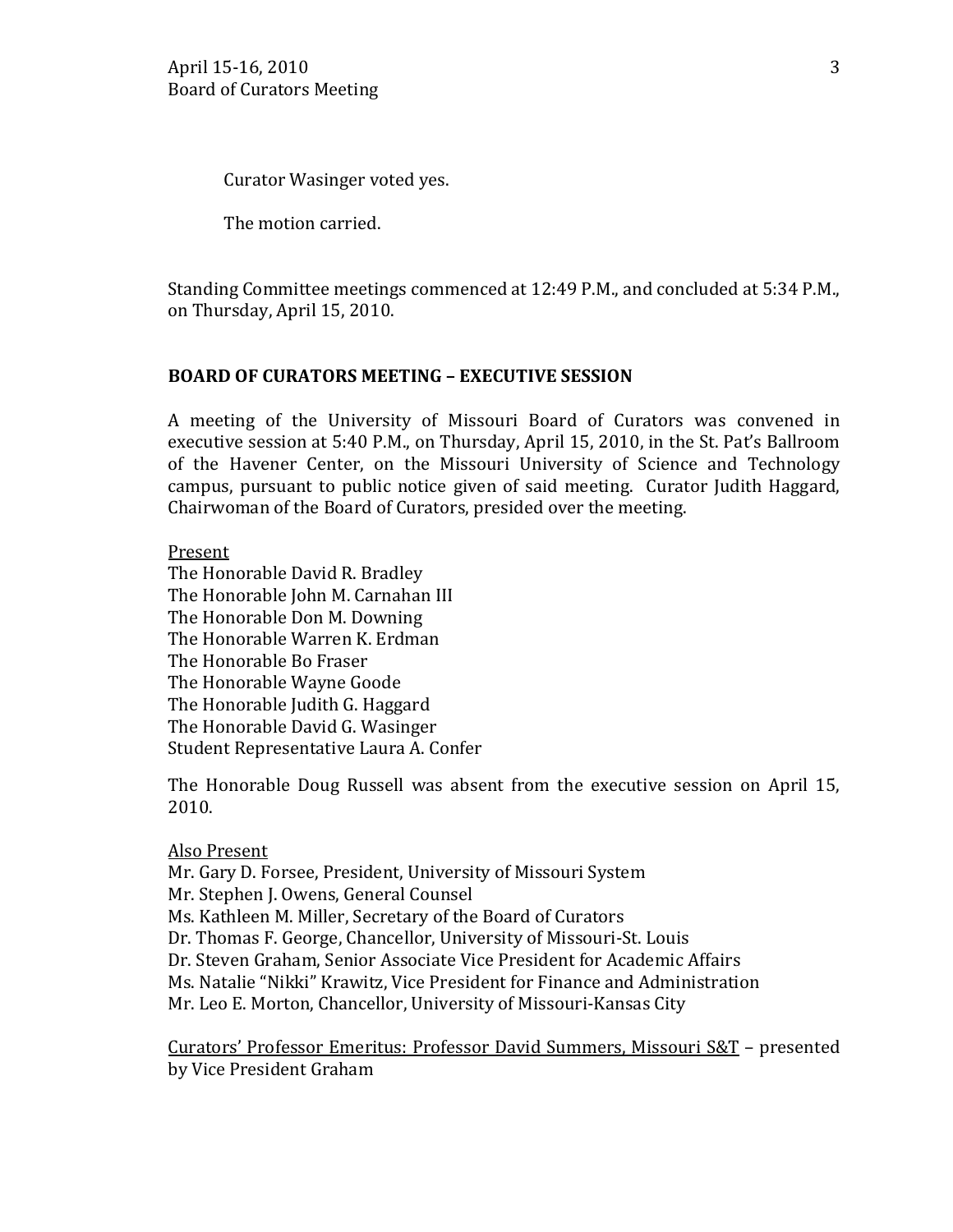It was recommended by Chancellor Carney, endorsed by President Forsee,

recommended by the Academic, Student and External Affairs Committee, moved by

Curator Wasinger and seconded by Curator Carnahan, that the following action be

approved:

that upon the recommendation of Chancellor Carney, Professor David Summers shall be named to the position of University of Missouri Curators' Professor Emeritus, effective September 1, 2010.

Roll call vote:

Curator Bradley voted yes. Curator Carnahan voted yes. Curator Downing voted yes. Curator Erdman voted yes. Curator Fraser voted yes. Curator Goode voted yes. Curator Haggard voted yes. Curator Russell was absent. Curator Wasinger voted yes.

The motion carried.

Vice President Graham excused himself from the meeting.

<sup>197</sup> Property Lease, UM-St. Louis – This item has been excluded from the minutes and may be given public notice upon completion of transaction of subject matter.

<sup>198</sup> Property Conveyance, Missouri  $S&T$  – This item has been excluded from the minutes and may be given public notice upon completion of transaction of subject matter.

<sup>199</sup> Property Exchange, UM-Kansas City – This item has been excluded from the minutes and may be given public notice upon completion of transaction of subject matter.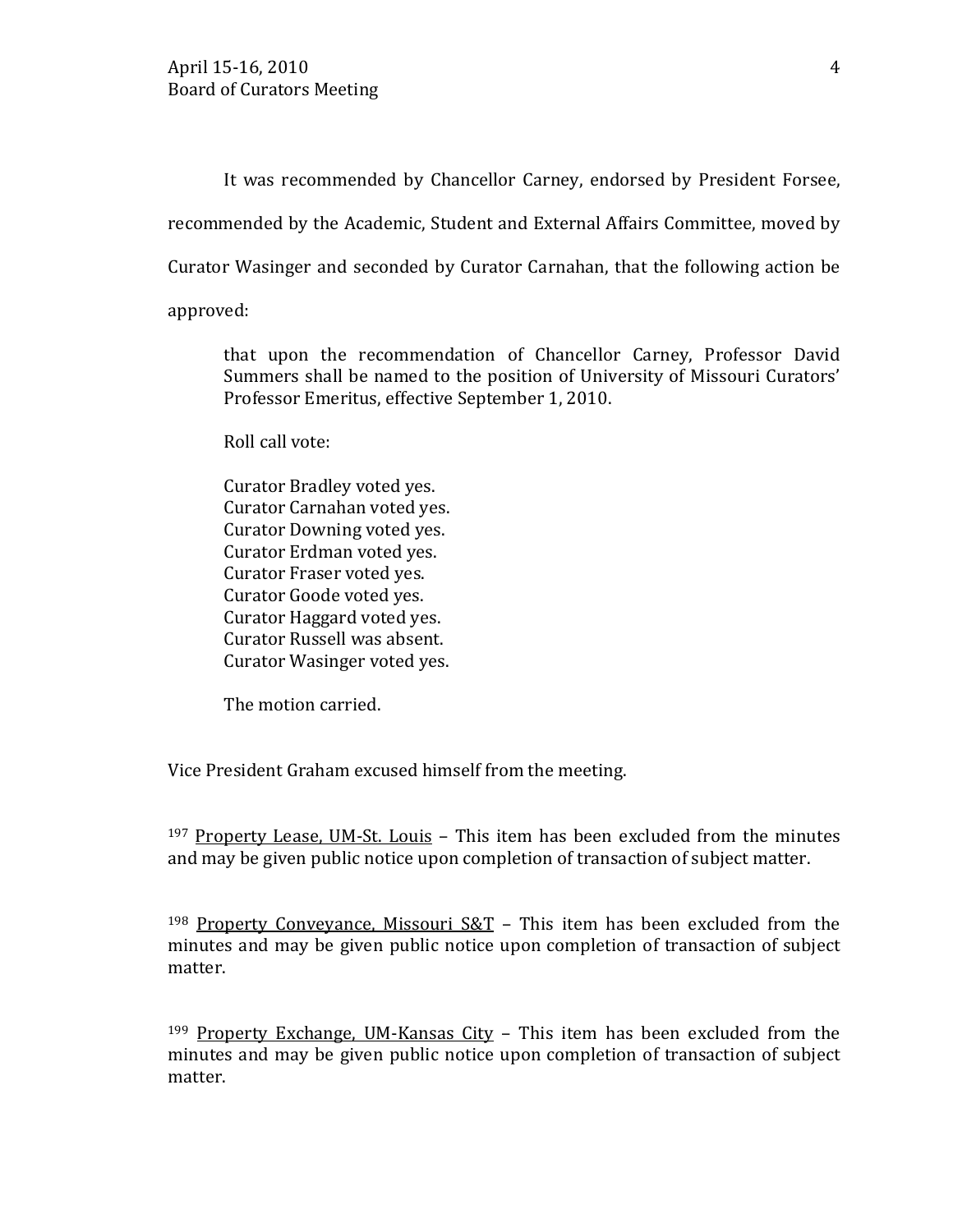General Counsel's Report to the Board of Curators - presented by General Counsel Owens

Personnel – presented by Vice Chairman Erdman (no report on file)

University President's Report to the Board of Curators on contracts, property and personnel – presented by President Forsee

The executive session of the Board of Curators meeting was recessed at 6:37 P.M., on Thursday, April 15, 2010, to be reconvened after the Board of Curators public session meeting on Friday, April 16, 2010.

#### **Board of Curators Dinner Reception and Business Program**

Chancellor's Residence, Rolla, Missouri 6:00 P.M. – 8:30 P.M. Thursday, April 15, 2010 Hosted by Chancellor John F. Carney III, Ph.D.

Present

The Honorable David R. Bradley The Honorable Warren K. Erdman The Honorable Bo Fraser The Honorable Wayne Goode The Honorable Judith G. Haggard The Honorable Doug Russell The Honorable David G. Wasinger Student Representative Laura A. Confer

Also Present

Mr. Gary D. Forsee, President, University of Missouri System Mr. Stephen J. Owens, General Counsel Ms. Kathleen M. Miller, Secretary of the Board of Curators Dr. Gary K. Allen, Vice President for Information Technology Dr. John F. Carney III, Chancellor, Missouri University of Science and Technology Dr. Glen Cope, Provost, University of Missouri-St. Louis Dr. Brady J. Deaton, Chancellor, University of Missouri-Columbia Dr. Brian Foster, Provost, University of Missouri-Columbia Dr. Thomas F. George, Chancellor, University of Missouri-St. Louis Dr. Steven Graham, Senior Associate Vice President for Academic Affairs Dr. Gail Hackett, Provost, University of Missouri-St. Louis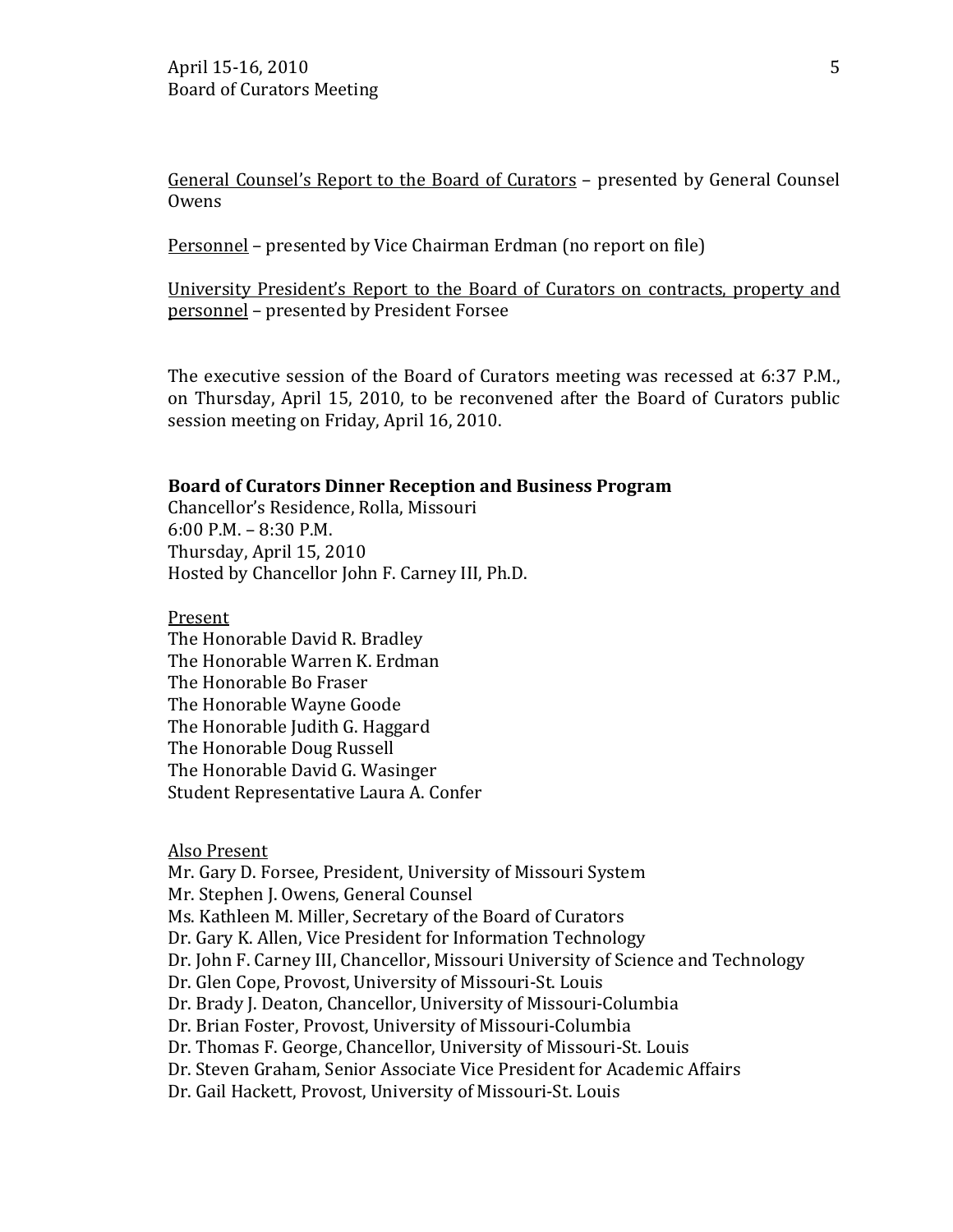Mr. Stephen C. Knorr, Vice President for Government Relations Mr. Leo E. Morton, Chancellor, University of Missouri-Kansas City Dr. Michael F. Nichols, Vice President for Research and Economic Development Dr. Betsy Rodriguez, Vice President for Human Resources Dr. W. Kent Wray, Provost, Missouri University of Science and Technology

Program: Student presentation by Missouri University of Science and Technology Solar Car Design Team

#### **BOARD OF CURATORS MEETING – PUBLIC SESSION**

A meeting of the University of Missouri Board of Curators was reconvened in public session at 8:00 A.M., on Friday, April 16, 2010, in St. Pat's Ballroom of the Havener Center, on the Missouri University of Science and Technology campus, pursuant to public notice given of said meeting. Curator Judith Haggard, Chairwoman of the Board of Curators, presided over the meeting.

Present

The Honorable David R. Bradley The Honorable John M. Carnahan III The Honorable Don M. Downing The Honorable Warren K. Erdman The Honorable Bo Fraser The Honorable Wayne Goode The Honorable Judith G. Haggard The Honorable David G. Wasinger Student Representative Laura A. Confer

The Honorable Doug Russell was absent from the meeting.

#### Also Present

Mr. Gary D. Forsee, President, University of Missouri System Mr. Stephen J. Owens, General Counsel Ms. Kathleen M. Miller, Secretary of the Board of Curators Dr. Gary K. Allen, Vice President for Information Technology Dr. John F. Carney III, Chancellor, Missouri University of Science and Technology Dr. Brady J. Deaton, Chancellor, University of Missouri-Columbia Dr. Thomas F. George, Chancellor, University of Missouri-St. Louis Dr. Steven Graham, Senior Associate Vice President for Academic Affairs Mr. Stephen C. Knorr, Vice President for Government Relations Ms. Natalie "Nikki" Krawitz, Vice President for Finance and Administration Mr. Leo E. Morton, Chancellor, University of Missouri-Kansas City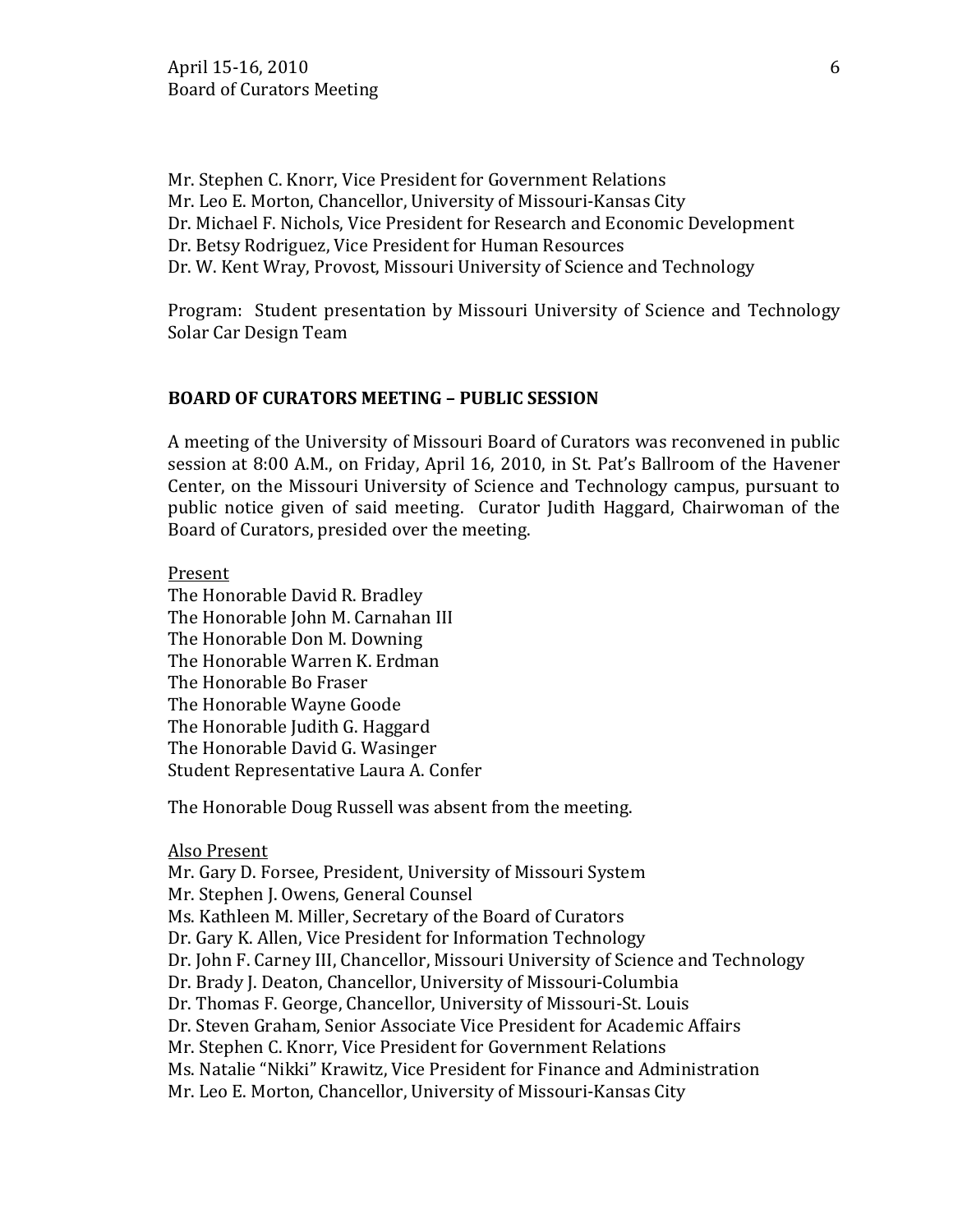Dr. Michael F. Nichols, Vice President for Research and Economic Development Dr. Betsy Rodriguez, Vice President for Human Resources Dr. David R. Russell, Senior Associate Vice President and Chief of Staff Ms. Cindy Pollard, Associate Vice President of Strategic Communications Media Representatives

### **General Business**

Board Chairwoman's Report – presented by Chairwoman Haggard (slides and transcription on file)

University President's Report – presented by President Forsee (slides and transcription on file

Chancellors' Campus Reports

University of Missouri-Columbia – presented by Chancellor Deaton (slides on file) University of Missouri-St. Louis – presented by Chancellor George (slides on file) University of Missouri-Kansas City – presented by Chancellor Morton (slides on file) Missouri University of Science and Technology – presented by Chancellor Carney (slides on file)

Information and Technology Annual Report – presented by Vice President Allen (slides on file)

### **Consent Agenda**

It was endorsed by President Forsee, moved by Curator Wasinger and

seconded by Curator Bradley, that the following items be approved by consent

agenda:

- 1. Minutes of the Board of Curators meeting, January 28-29, 2010, as on file
- 2. Degrees, Winter Semester 2010

The action of the President of the University of Missouri System in awarding degrees and certificates to candidates recommended by the various faculties and committees of the four University of Missouri campuses who fulfill the requirements for such degrees and certificates at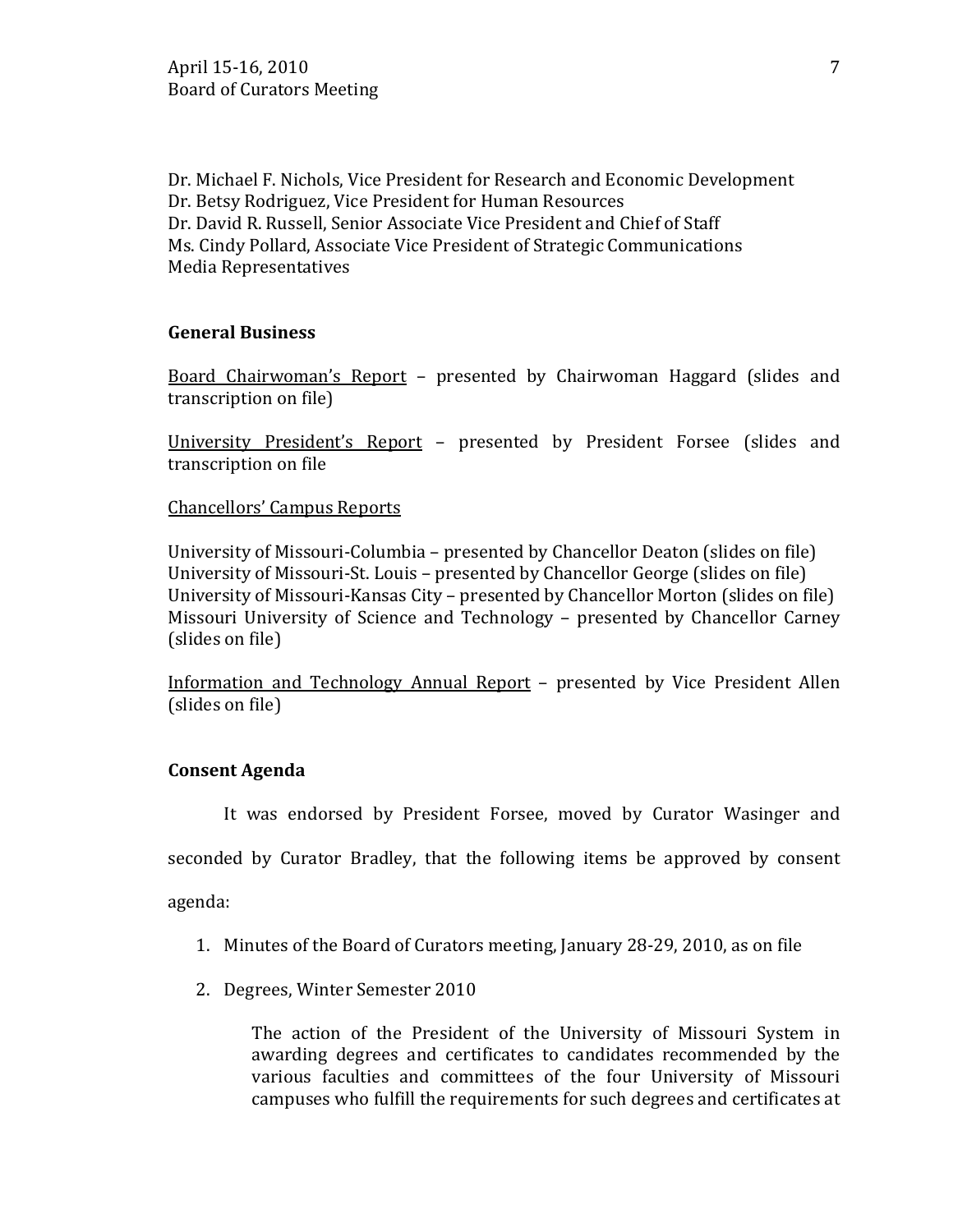the end of the Winter Semester 2010, shall be approved, and the lists of said students who have been awarded degrees and certificates shall be included in the records of this meeting.

3. Spinal Cord Injuries and Congenital or Acquired Disease Processes Research Board Members, UM

Michael F. Nichols, Ph.D., shall be appointed to replace Steve Graham, Ph.D., on the Spinal Cord Injuries and Congenital or Acquired Disease Processes Research Program Board as the Board of Curators' Representative, for a term to begin immediately.

Roll call vote on Consent Agenda:

Curator Bradley voted yes. Curator Carnahan was absent for the vote. Curator Downing voted yes. Curator Erdman voted yes. Curator Fraser voted yes. Curator Goode was absent for the vote. Curator Haggard voted yes. Curator Russell was absent. Curator Wasinger voted no.

The motion carried.

### **Academic, Student and External Affairs**

Committee Chairman Fraser provided a recap of the April 15, 2010, Academic, Student and External Affairs Committee meeting.

### Information

- 1. Annual Report on Centers and Institutes (report and slides on file)
- 2. Government Relations Report (slides on file)

## Minutes of Academic, Student and External Affairs Committee meeting, January 28, 2010

The minutes of the January 28, 2010, Board of Curators Academic, Student and External Affairs Committee meeting were approved in committee on April 15, 2010.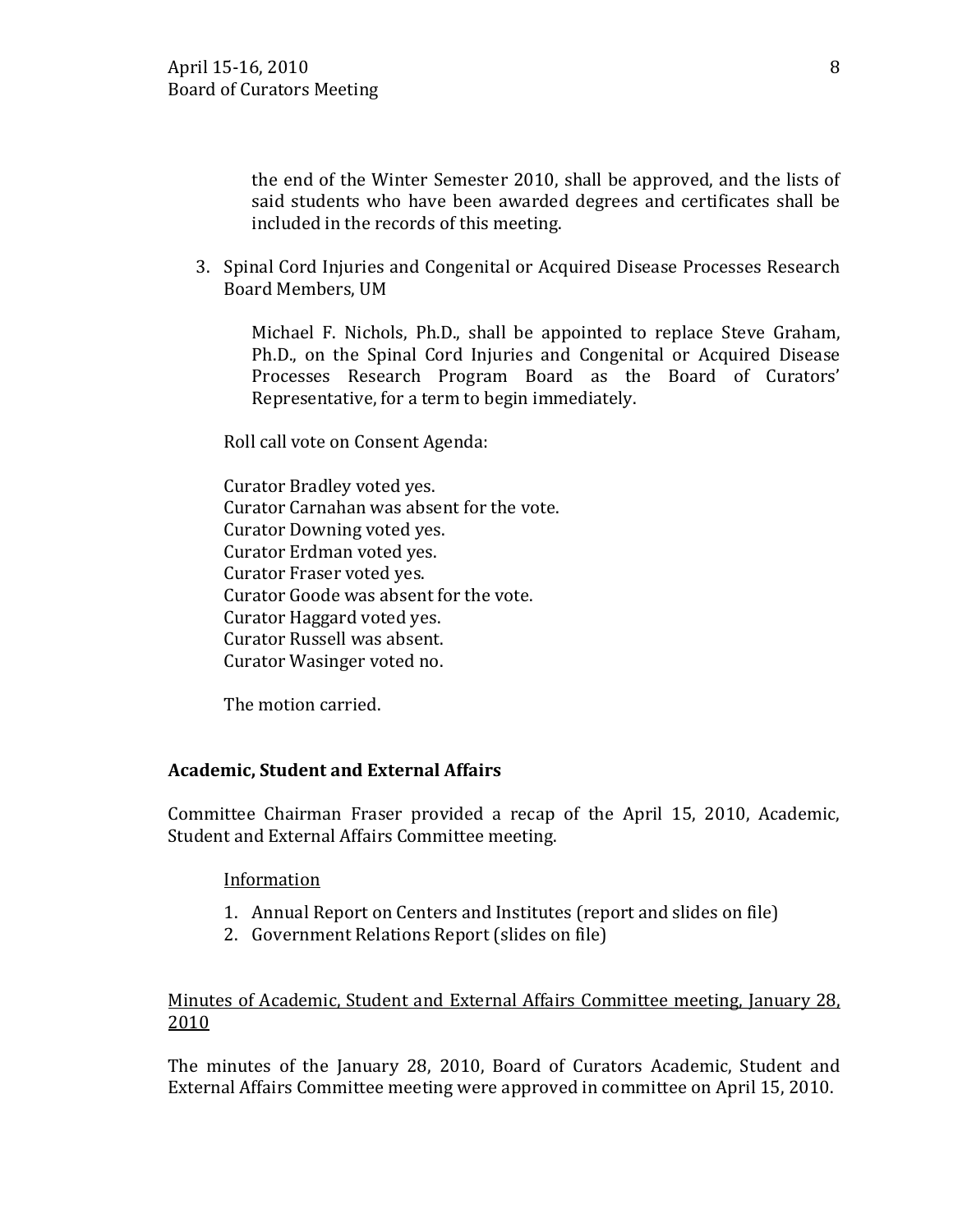### Master of Arts in Teaching, UMKC

It was recommended by Senior Associate Vice President Graham, endorsed

by President Forsee, recommended by the Academic, Student and External Affairs

Committee, moved by Curator Fraser and seconded by Curator Erdman, that the

following action be approved:

the University of Missouri-Kansas City shall be authorized to submit the proposal for a Master of Teaching (as on file with the minutes of this meeting) to the Coordinating Board for Higher Education for approval.

Roll call vote:

Curator Bradley voted yes. Curator Carnahan voted yes. Curator Downing voted yes. Curator Erdman voted yes. Curator Fraser voted yes. Curator Goode voted yes. Curator Haggard voted yes. Curator Russell was absent. Curator Wasinger voted yes.

The motion carried.

#### **Audit**

Committee Chairman Carnahan provided a recap of the April 15, 2010, Audit Committee meeting.

Information

- 1. Internal Audit Quarterly Report, UM (slides on file)
- 2. Internal Audit 6-Month Audit Follow-up Report, UM
- 3. Fiscal Year 2009 A-133 Audit Report (on file)
- 4. Research Compliance Update, 2010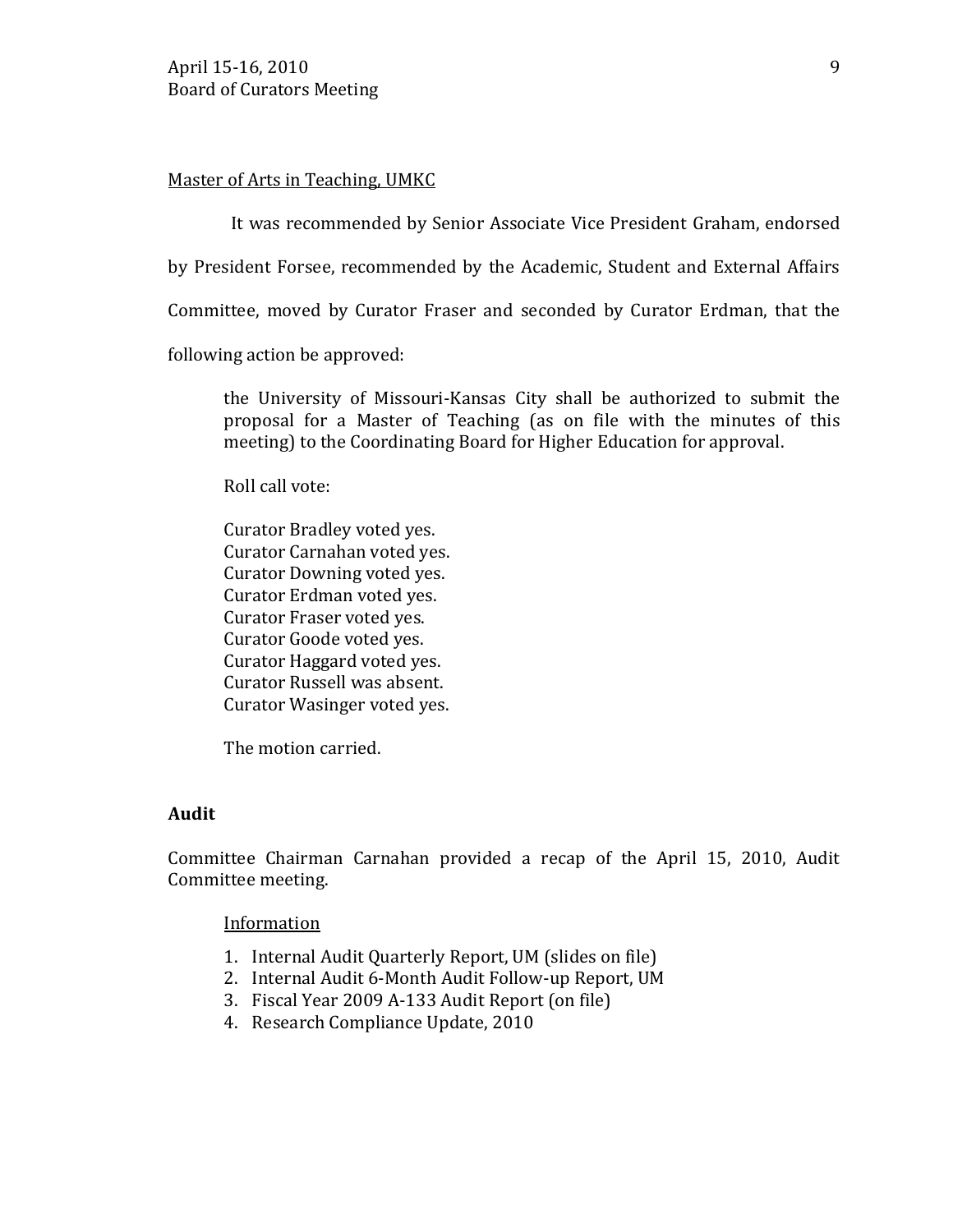# Minutes of the Audit Committee meeting, January 28, 2010

The minutes of the January 28, 2010, Board of Curators Audit Committee meeting were approved in committee on April 15, 2010.

# **Compensation and Human Resources**

Committee Chairman Erdman provided a recap of the open session of the April 15, 2010, Compensation and Human Resources committee meeting.

# Information

- 1. 2011 Contingency Salary Pool
- 2. Retirement Plan Update and Benefit Funding Projections (slides on file)
- 3. National Health Care Reform (slides on file)
- 4. Benefits Survey Results (slides on file)
- 5. Transition Assistance Program Extension

Minutes of the January 28, 2010, Compensation and Human Resources Committee meeting

The minutes of the January 28, 2010, Board of Curators Compensation and Human Resources Committee meeting were approved in committee on April 15, 2010.

# **Finance**

Committee member Wayne Goode provided a recap of the January 28, 2010, Finance Committee meeting.

# Information

- 1. Fiscal Year 2011 Preliminary Budget (slides on file)
- 2. Retirement Trust Fund and Endowment Fund Investment Report (slides on file)
- 3. Debt Capacity Report (slides on file)
- 4. Capital Projects Financing Forum Update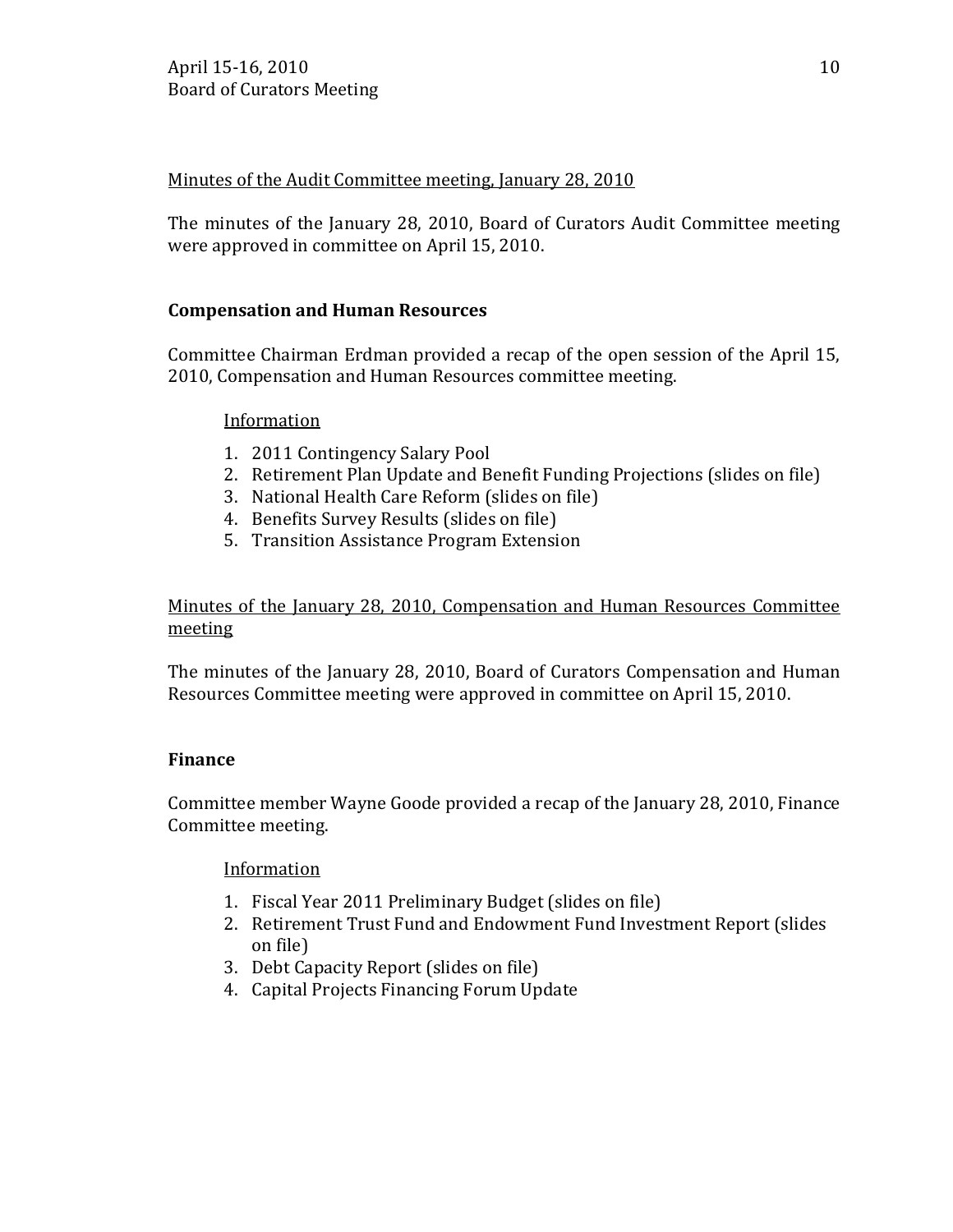## Minutes of the Finance Committee meeting, January 28, 2010

The minutes of the January 28, 2010, Board of Curators Finance Committee meeting were approved in committee on April 15, 2010.

# Fiscal Year 2011 Tuition and Fees, UM (slides and revised pages of report on file)

It was recommended by the respective Chancellors, endorsed by President

Forsee, recommended by the Finance Committee, moved by Curator Goode and

seconded by Curator Downing, that following actions be approved:

- 1. The schedule of rates for tuition and supplemental fees (as on file with the minutes of this meeting) shall be approved and become effective beginning with the 2010 summer session. Resident undergraduate tuition rates for next year will remain at FY2010 levels.
- 2. Effective beginning with the 2010 summer session, the Board of Curators revokes and repeals all previous tuition and fee schedules and adopts the tuition and other related enrollment fee schedules (as on file with the minutes of this meeting). The Board of Curators finds such action to be necessary for the maintenance and operation of the University.

Roll call vote:

Curator Bradley voted yes. Curator Carnahan voted yes. Curator Downing voted yes. Curator Erdman voted yes. Curator Fraser voted yes. Curator Goode voted yes. Curator Haggard voted yes. Curator Russell was absent. Curator Wasinger voted no.

The motion carried by a vote of seven in favor and one opposed.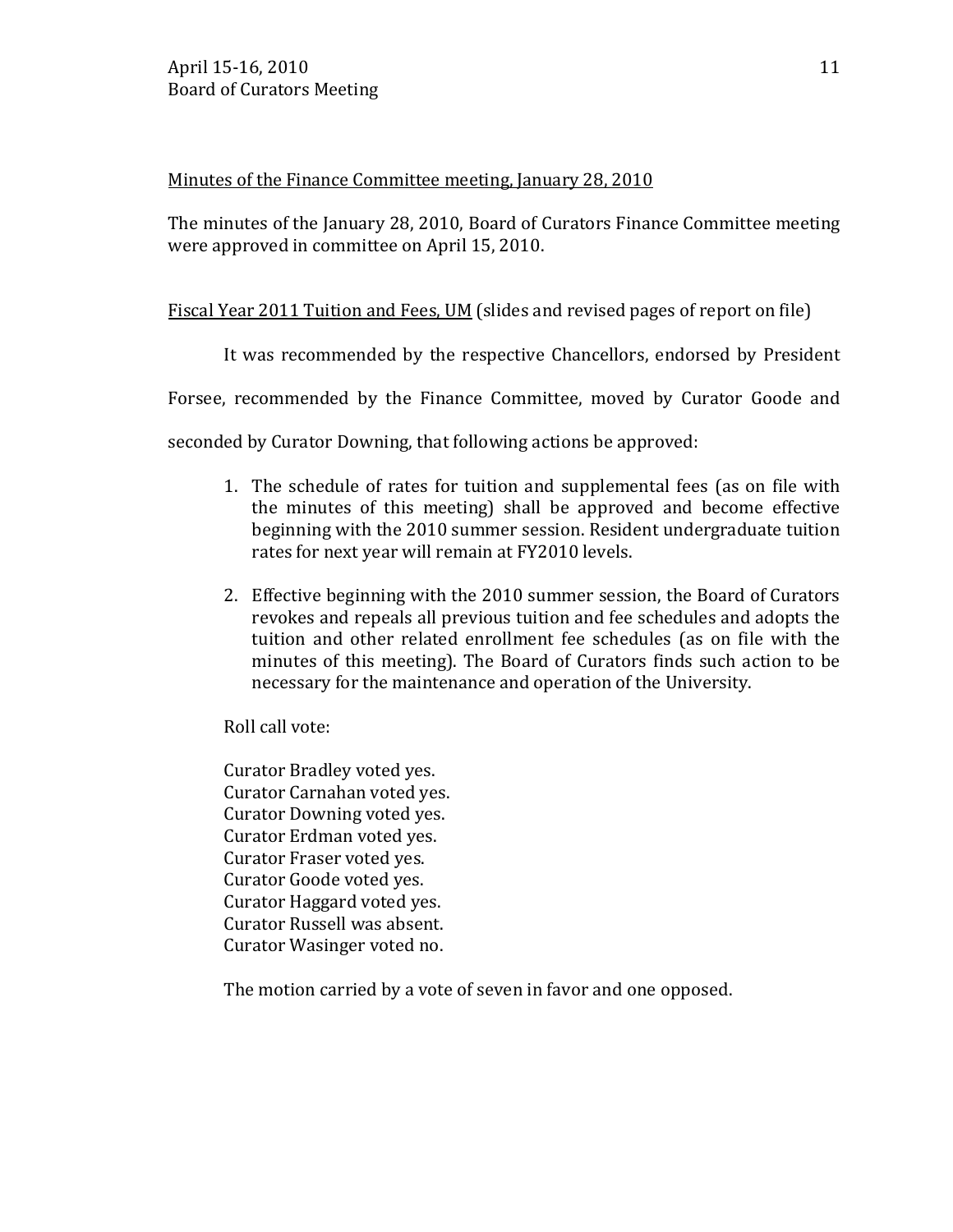### Fiscal Year 2011 Student Activity, Facility, and Health Services Fees, UM

It was recommended by the respective chancellors, endorsed by President

Forsee, recommended by the Finance Committee, moved by Curator Goode and

seconded by Curator Downing, that the following action be approved:

the schedule of rates for the Student Activity, Facility, and Health Services fees shall be approved (as on file with the minutes of this meeting), effective beginning with the 2010 summer session, except for the new Student Union fee at the University of Missouri-Kansas City, and the Metro Pass Program fee at the University of Missouri-St. Louis, which will take effect with the 2010 fall semester.

Roll call vote:

Curator Bradley voted yes. Curator Carnahan voted yes. Curator Downing voted yes. Curator Erdman voted yes. Curator Fraser voted yes. Curator Goode voted yes. Curator Haggard voted yes. Curator Russell was absent. Curator Wasinger voted yes.

The motion carried.

# Fiscal Year 2011 Residence Hall and Family Student Housing Rates, UM

It was recommended by the respective chancellors, endorsed by President

Forsee, recommended by the Finance Committee, moved by Curator Goode and

seconded by Curator Russell, that the following recommendation be approved:

the schedule of rates (as on file with the minutes of this meeting) for the Residence Halls and Family Student Housing at the University of Missouri-Columbia, the University of Missouri-Kansas City, Missouri University of Science and Technology, and the University of Missouri-St. Louis, effective beginning with the 2010 Summer Session.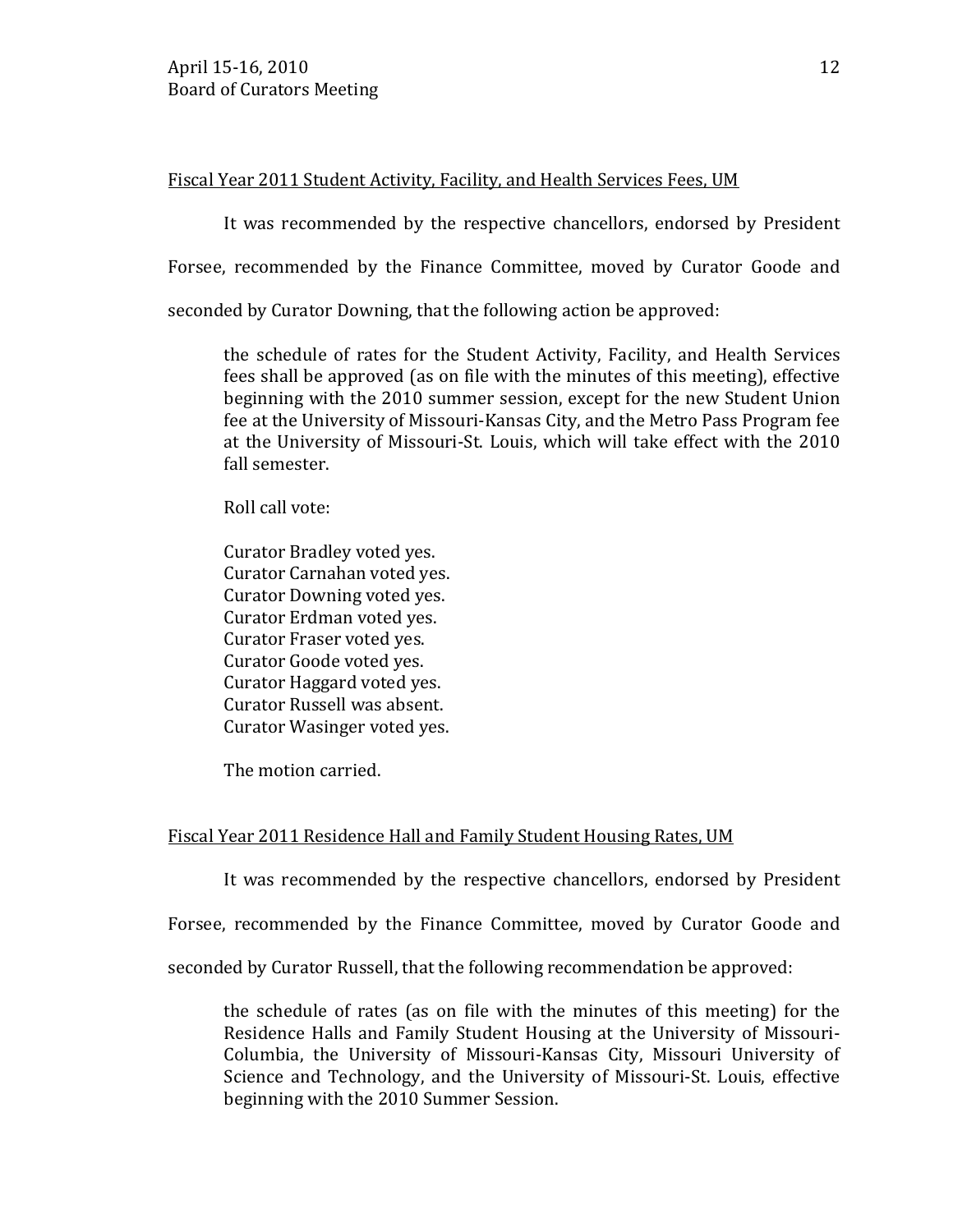Roll call vote:

Curator Bradley voted yes. Curator Carnahan voted yes. Curator Downing was absent. Curator Erdman voted yes. Curator Fraser voted yes. Curator Goode voted yes. Curator Haggard voted yes. Curator Russell voted yes. Curator Wasinger voted yes.

The motion carried.

## Naming of Student Design Center, Missouri S&T

It was recommended by Chancellor Carney, endorsed by President Forsee,

recommended by the Finance Committee, moved by Curator Wasinger and

seconded by Curator Carnahan, that the following recommendation be approved:

the student design center at 10th Street and Bishop Avenue, on the Missouri University of Science and Technology campus, shall be named the "Kummer Student Design Center".

Roll call vote:

Curator Bradley voted yes. Curator Carnahan voted yes. Curator Downing voted yes. Curator Erdman voted yes. Curator Fraser voted yes. Curator Goode voted yes. Curator Haggard voted yes. Curator Russell was absent. Curator Wasinger voted yes.

The motion carried.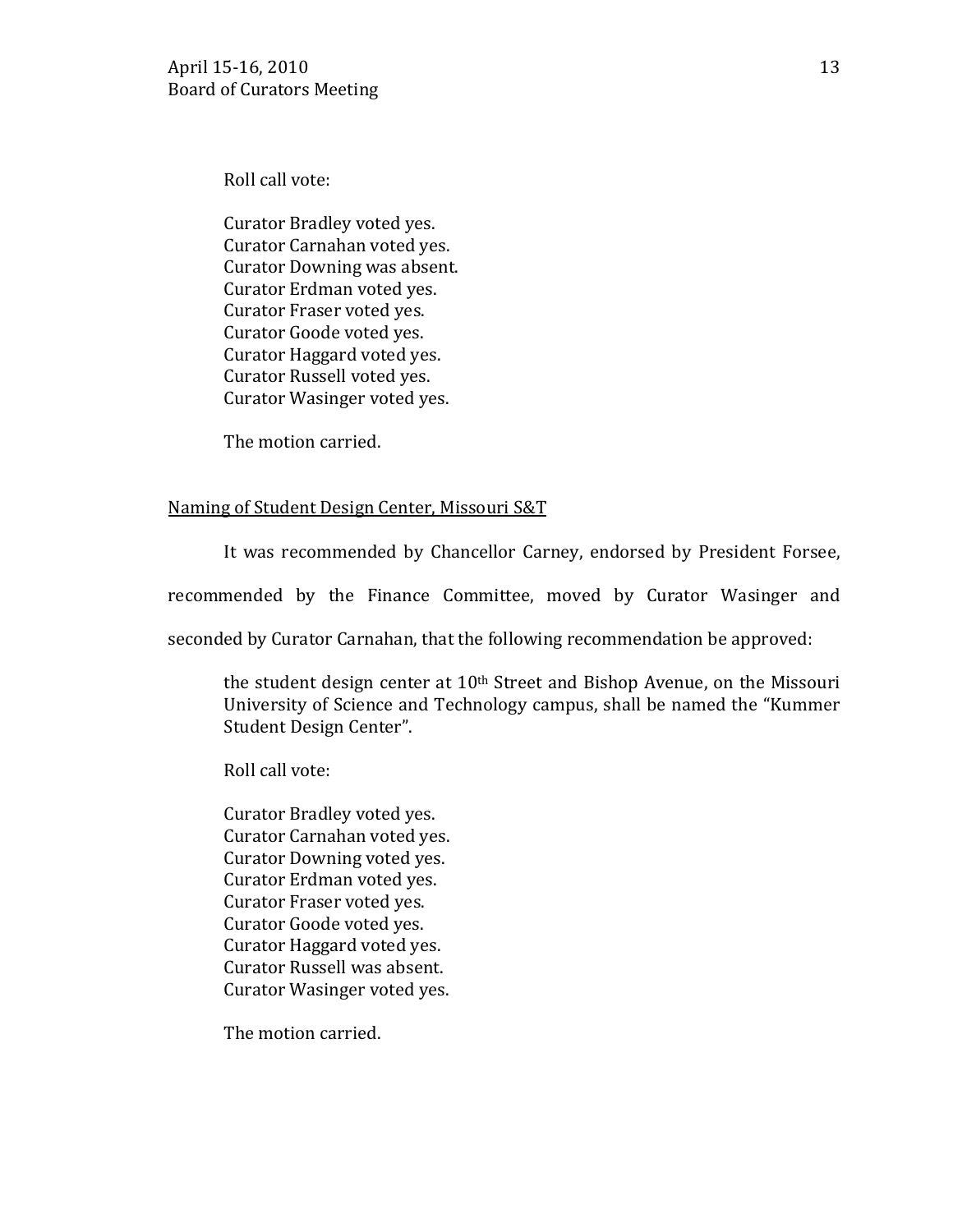## Renaming of Straumanis Hall, Missouri S&T

It was recommended by Chancellor Carney, endorsed by President Forsee,

recommended by the Finance Committee, moved by Curator Goode and seconded by

Curator Downing, that the following recommendation be approved:

Straumanis Hall, on the Missouri University of Science and Technology campus, shall be renamed "Straumanis-James Hall".

Roll call vote:

Curator Bradley voted yes. Curator Carnahan voted yes. Curator Downing voted yes. Curator Erdman voted yes. Curator Fraser voted yes. Curator Goode voted yes. Curator Haggard voted yes. Curator Russell was absent. Curator Wasinger voted yes.

The motion carried.

Employ the firm of HMN Architects, Inc., Kansas City, Missouri, for Design Services for the University Hospital and Clinics  $6th$  and  $7th$  Floor Renovation, Architect / Engineer Selection, UMHC

It was recommended by Chancellor Deaton, endorsed by President Forsee,

recommended by the Finance Committee, moved by Curator Goode and seconded by

Curator Downing, that the following action be approved:

the Vice President for Finance and Administration shall be authorized to employ the firm of HMN Architects, Inc., Kansas City, Missouri, for design services for the University Hospital and Clinics 6th and 7th Floor Renovation at University of Missouri Health Care, for a lump sum fee of \$1,007,000.

Funding is from UMHC Capital Improvements Revenue: \$1,007,000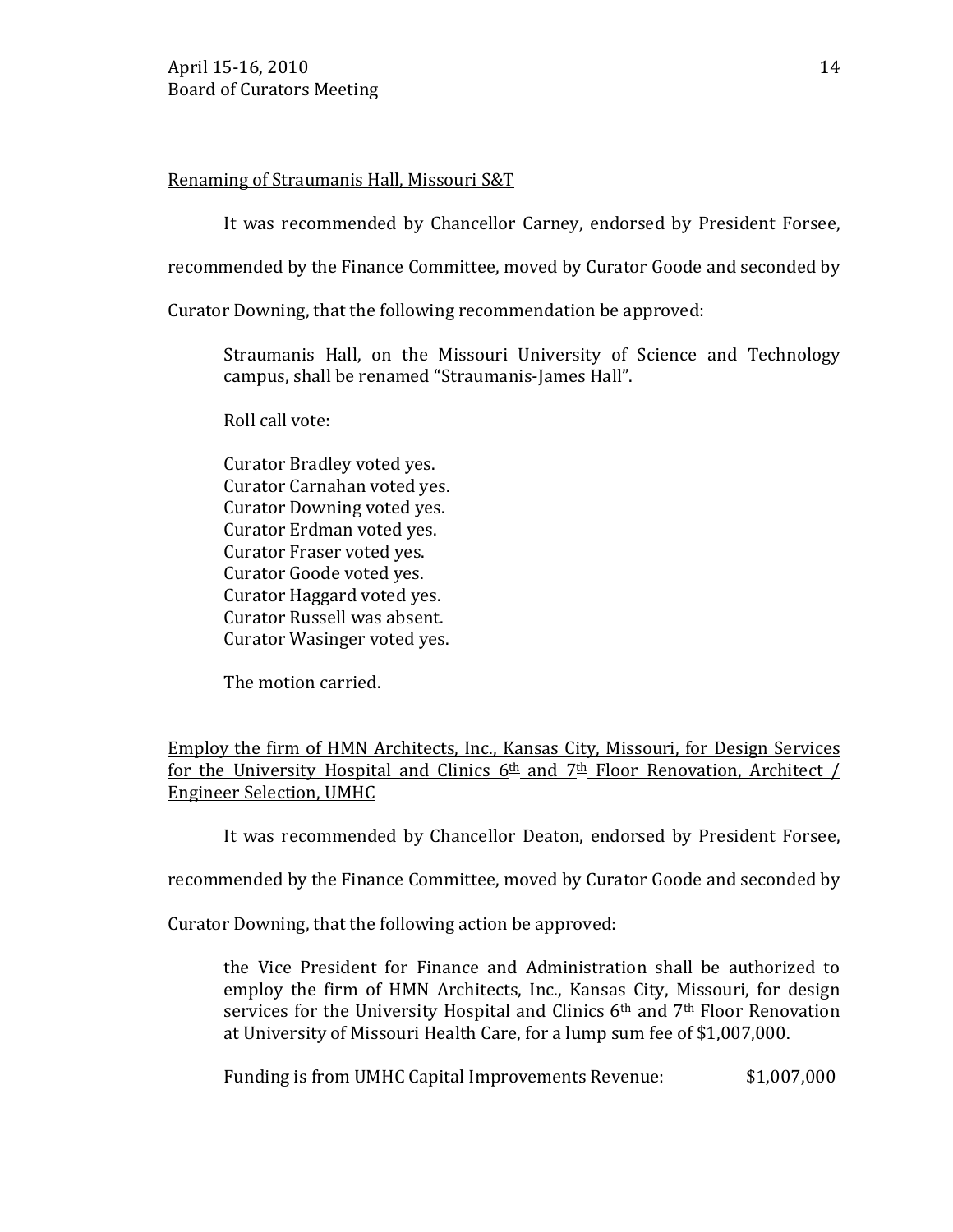Roll call vote:

Curator Bradley voted yes. Curator Carnahan voted yes. Curator Downing voted yes. Curator Erdman voted yes. Curator Fraser voted yes. Curator Goode voted yes. Curator Haggard voted yes. Curator Russell was absent. Curator Wasinger voted yes.

The motion carried.

## **Governance Committee**

Committee Chairman Bo Fraser provided a recap of the open session of the April 15, 2010, Governance Committee meeting.

### Information

- 1. 2010 Board of Curators Meeting Calendar
- 2. Governance Committee Agenda Items for 2010

# Revision to 2010 Board of Curators Meeting Calendar

It was endorsed by President Forsee, recommended by the Governance

Committee, moved by Curator Fraser and seconded by Curator Erdman, that the

following revisions to the 2010 Board of Curators meeting calendar locations be

approved:

- 1. The June 10-11, 2010 Board of Curators meeting shall be held on the University of Missouri-Columbia campus.
- 2. The September 23-24, 2010 Board of Curators meeting shall be held in Springfield, Missouri.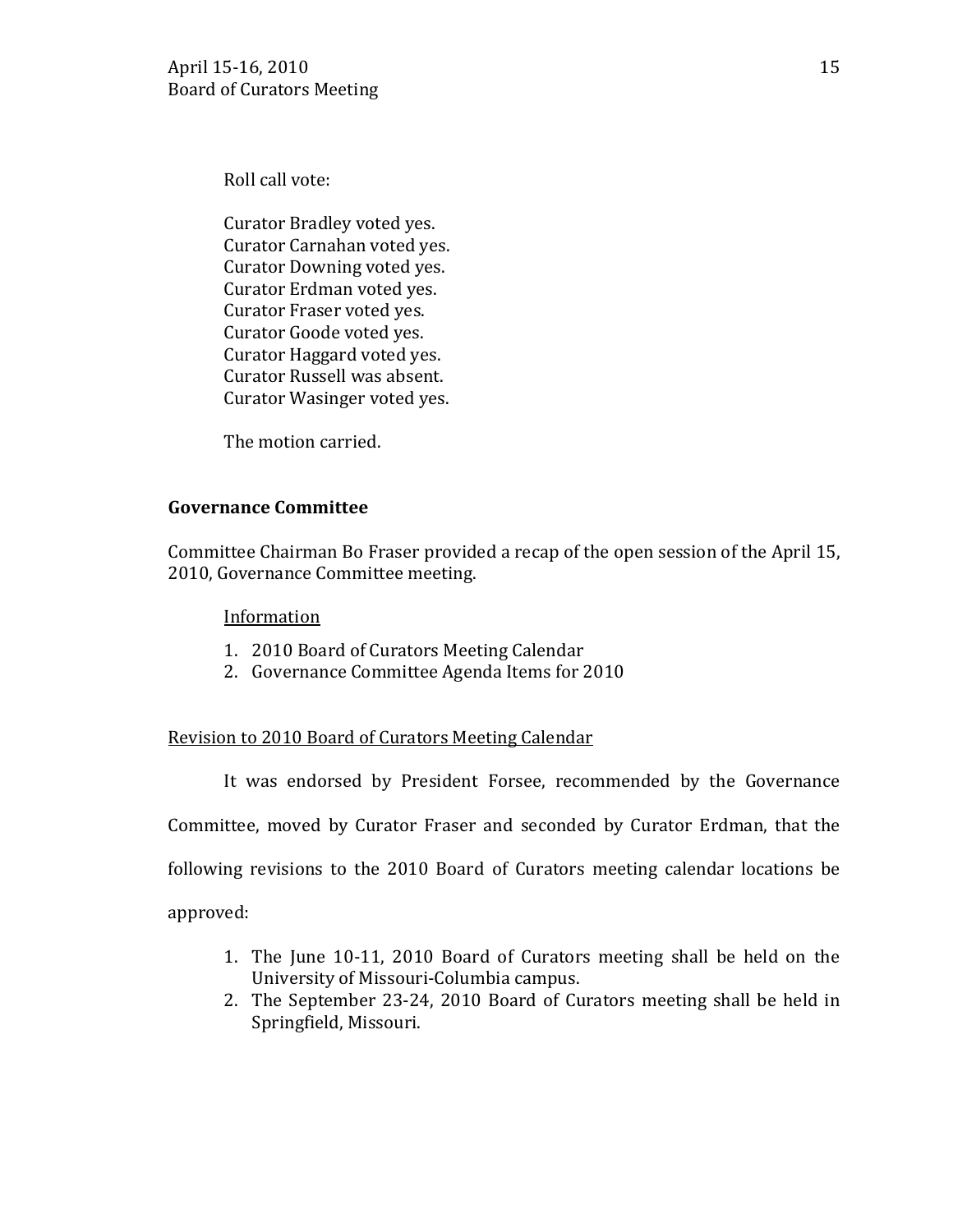Newly Revised 2010 Board of Curators Meeting Calendar, as of April 16, 2010

| Thursday-Friday | January 28-2    |
|-----------------|-----------------|
| Thursday-Friday | April 15-16,    |
| Thursday-Friday | June $10-11, 2$ |

| Friday          | July 23, 2010         | Teleconference  |
|-----------------|-----------------------|-----------------|
| Thursday-Friday | September 23-24, 2010 | Springfield, MO |
| Thursday-Friday | December 9-10, 2010   | UM-St. Louis    |

29, 2010 UM-Kansas City 2010 Missouri S&T 2010 UM-Columbia (annual meeting)

Roll call vote:

Curator Bradley voted yes. Curator Carnahan voted yes. Curator Downing voted yes. Curator Erdman voted yes. Curator Fraser voted yes. Curator Goode voted yes. Curator Haggard voted yes. Curator Russell was absent. Curator Wasinger voted yes.

The motion carried.

### 2011 Board of Curators Meeting Calendar

It was endorsed by Chairwoman Haggard, recommended by Governance Committee, endorsed by President Forsee, moved by Curator Carnahan and seconded by Curator Bradley, that the 2011 Board of Curators meeting calendar be approved as follows:

2011 Board of Curators Meeting Calendar

| Thursday-Friday | January 27-28, 2011 | UM-Columbia                            |
|-----------------|---------------------|----------------------------------------|
| Monday-Tuesday  | March 21-22, 2011   | Missouri S&T                           |
| Thursday-Friday | June 16-17, 2011    | Columbia, Missouri<br>(annual meeting) |
| Friday          | July 22, 2011       | 1-hour Teleconference                  |
| Friday          | August 19, 2011     | 3-4 hour TelePresence                  |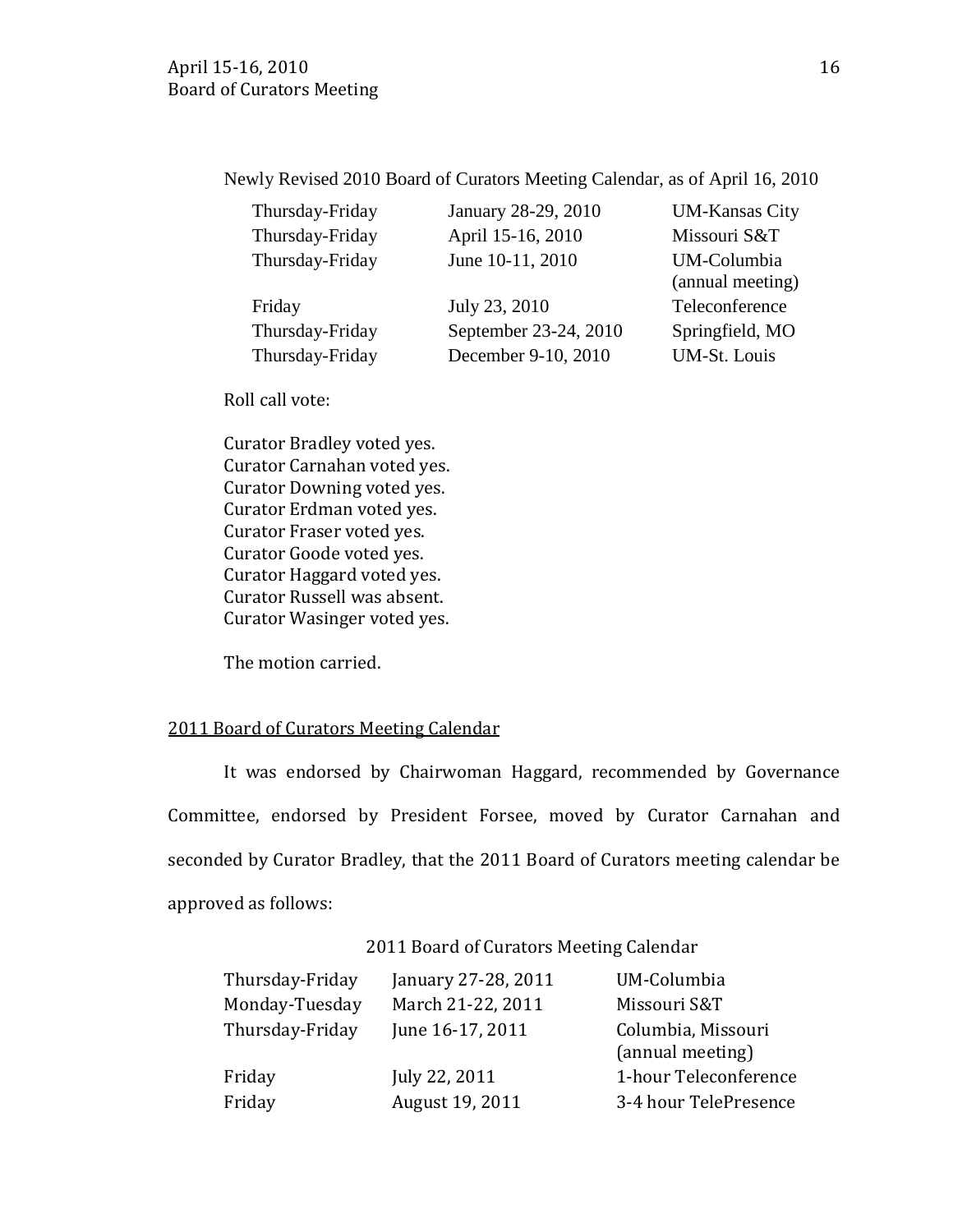| Friday-Saturday | October 21-22, 2011 | <b>UM-Kansas City</b> |
|-----------------|---------------------|-----------------------|
| Thursday-Friday | December 8-9, 2011  | UM-St. Louis          |

Roll call vote:

Curator Bradley voted yes. Curator Carnahan voted yes. Curator Downing voted yes. Curator Erdman voted yes. Curator Fraser voted yes. Curator Goode voted yes. Curator Haggard voted yes. Curator Russell was absent. Curator Wasinger voted yes.

The motion carried.

### **General Business**

#### Good and Welfare

Draft June 2010 Board of Curators meeting agenda – no discussion (on file)

Curator Wasinger commented on the MU Law School's drop in the U.S. News and World Report rankings and asked that someone report back to the board on this a the next meeting.

### Resolution, Michael J. Paden, Associate Vice President-Benefits

It was recommended by Vice President Rodriguez, endorsed by President Forsee, moved by Curator Bradley and seconded by Curator Carnahan, that the following resolution recognizing the service of Mr. Michael J. Paden, Associate Vice President-Benefits, on the event of his retirement, be approved:

### RESOLUTION

WHEREAS, Michael J. Paden (aka Mike) is a man of great integrity who has been employed by the University of Missouri for more than 39 years;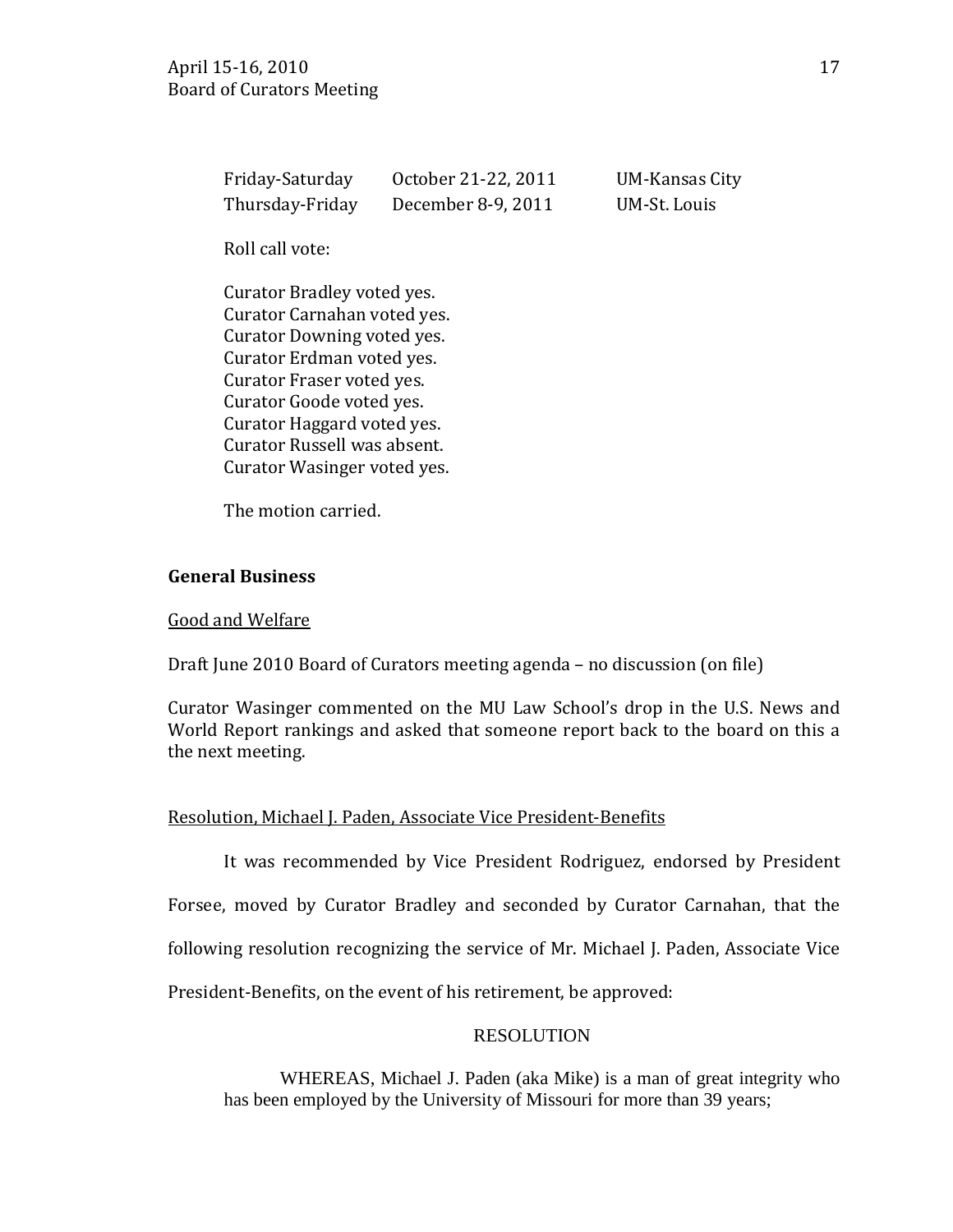WHEREAS, Mike began his employment on the Rolla campus in 1971 as a Fiscal Analyst and has progressed in his career to various system positions including Manager of Investments and Trusts in 1978, Manager of Financial Reporting in 1980, Manager of Employee Benefits in 1983, Director of Faculty and Staff Benefits in 1989, Assistant Vice President in 1999, and his current position of Associate Vice President-Benefits in 2002;

WHEREAS, Mike has overseen the faculty and staff benefits for the University of Missouri for 25 years, demonstrating an unwavering commitment to protecting the interests of the faculty and staff regarding their benefits, in particular the University's Retirement Plan – which he is about to become a benefit recipient;

WHEREAS, Mike has spent hours communicating with and educating faculty, staff and retirees on very complex benefit options and issues; and in doing so, employees have described his demeanor as "gracious, patient, and calm under fire";

WHEREAS, Mike has had to make tough, sometimes unpopular, decisions but always with the best interest of the University, its employees, and retirees at heart when making those decisions;

WHEREAS, Mike rubs the top of his head when he is thinking hard and, having observed the effect of this habit, the University wishes to express its appreciation to Mike for 39+ years of hard thinking;

WHEREAS, when scoring one's propensity to spend money where the range spans from tight to extravagant, Mike's score is clearly frugal…..the University is indebted to Mike for developing efficient benefit programs that spend University, employee and retiree money wisely;

WHEREAS, Mike's job has often required travel for meetings or professional development for which he overcame his fear of flying for the benefit of the University, except in once incident when boarding a Boeing 727 on which mechanics and electricians were hovered over hundreds of cockpit/dashboard wiring cables that caused Mike to disembark the plane unbeknownst to his Vice President traveling companion;

WHEREAS, the US Postal Service Motto "Neither snow nor rain nor heat nor gloom of night stays these couriers from swift completion of their appointed rounds" plays second fiddle to Mike's "Neither I-70 closures for snow nor torrents of rain nor flat tires stays the spokesman for Benefits from meetings with councils, committees, vendors or consultants";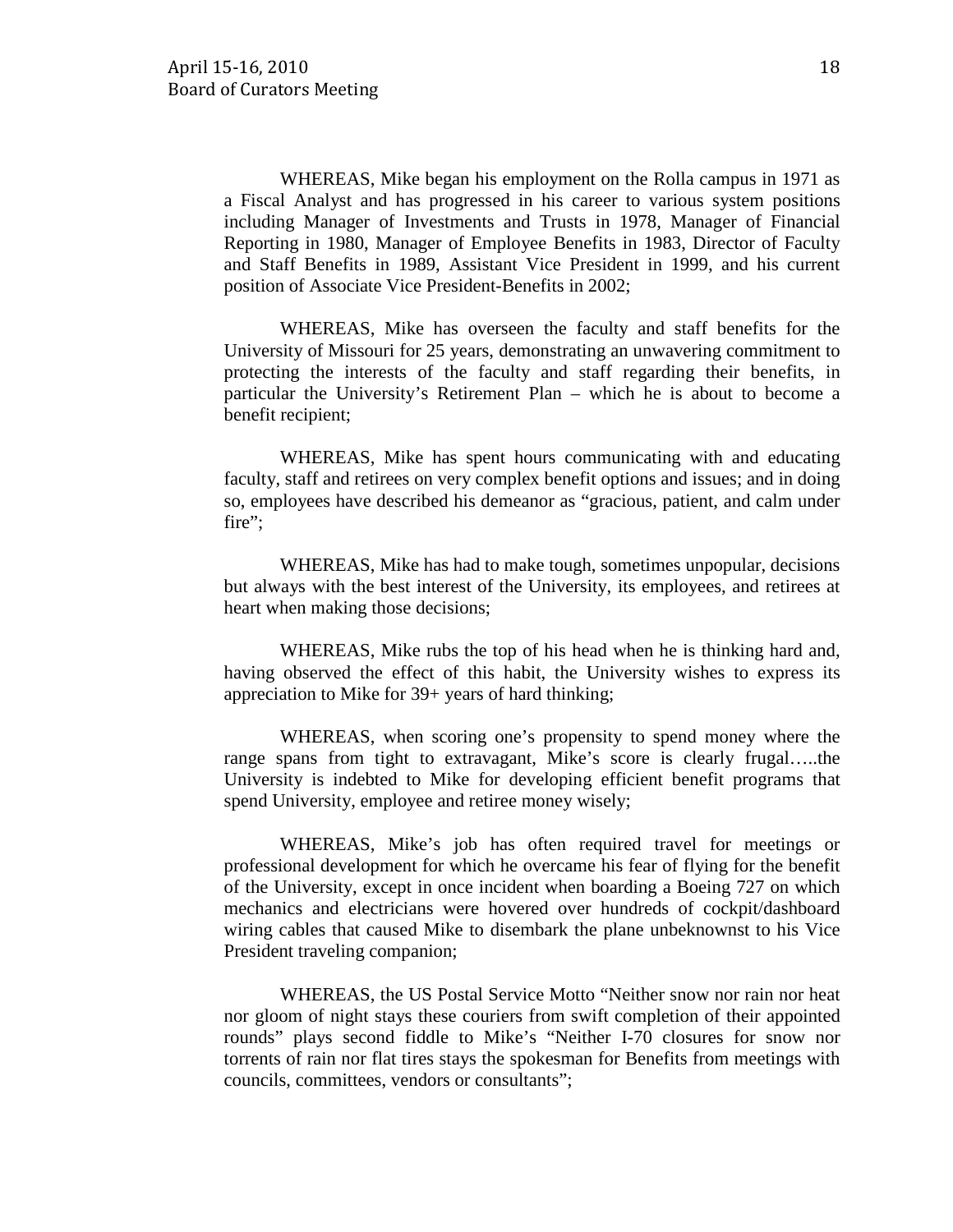WHEREAS, soon to leave all this behind, Mike has announced his retirement from the University, effective May 31, 2010, after more than 39 years of loyal and dedicated service to the University of Missouri and its employees;

NOW, THEREFORE, BE IT RESOLVED that the President of the University of Missouri and the members of the Board of Curators, do hereby adopt this resolution as an expression of their sincere appreciation of Mike's long, loyal and extraordinary service.

Roll call vote:

Curator Bradley voted yes. Curator Carnahan voted yes. Curator Downing voted yes. Curator Erdman voted yes. Curator Fraser voted yes. Curator Goode voted yes. Curator Haggard voted yes. Curator Russell was absent. Curator Wasinger voted yes.

The motion carried.

The public session of the Board of Curators meeting concluded at 10:55 A.M., on Friday, April 16, 2010.

### **BOARD OF CURATORS MEETING – EXECUTIVE SESSION**

The executive session of the University of Missouri Board of Curators meeting reconvened at 11:20 A.M., on Friday, April 16, 2010, in the Silver and Gold Room of the Havener Center on the Missouri University of Science and Technology campus, pursuant to public notice given of said meeting. Curator Judith Haggard, Chairwoman of the Board of Curators, presided over the meeting.

The Honorable David R. Bradley Present The Honorable John M. Carnahan III The Honorable Don M. Downing The Honorable Warren K. Erdman The Honorable Bo Fraser The Honorable Wayne Goode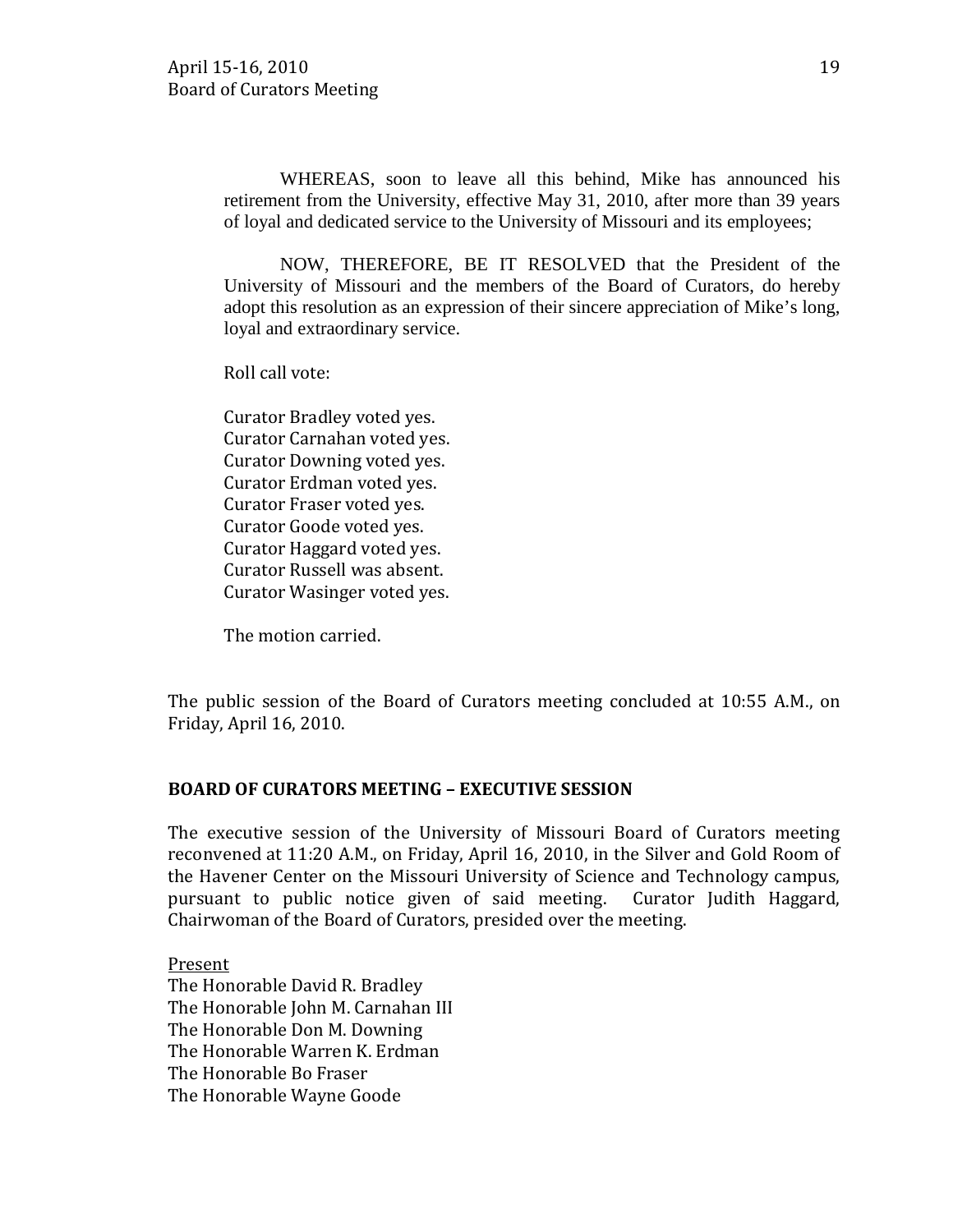April 15-16, 2010 20 Board of Curators Meeting

The Honorable Judith G. Haggard The Honorable David G. Wasinger Student Representative Laura A. Confer

The Honorable Doug Russell was absent from the meeting.

Mr. Gary D. Forsee, President, University of Missouri System Also Present Mr. Stephen J. Owens, General Counsel Ms. Kathleen M. Miller, Secretary of the Board of Curators Dr. Brady J. Deaton, Chancellor, University of Missouri-Columbia

University President's Report to the Board of Curators on contracts, property and personnel – presented by President Forsee

Litigation Report – presented by General Counsel Owens

It was moved by Curator Goode and seconded by Curator Downing, that the

meeting of the Board of Curators, April 15-16, 2010, shall be adjourned.

Roll call vote:

Curator Bradley voted yes. Curator Carnahan voted yes. Curator Downing voted yes. Curator Erdman voted yes. Curator Fraser voted yes. Curator Goode voted yes. Curator Haggard voted yes. Curator Russell was absent. Curator Wasinger voted yes.

The motion carried.

There being no further business to come before the Board of Curators, the meeting was adjourned at 12:20 P.M., on Friday, April 16, 2010.